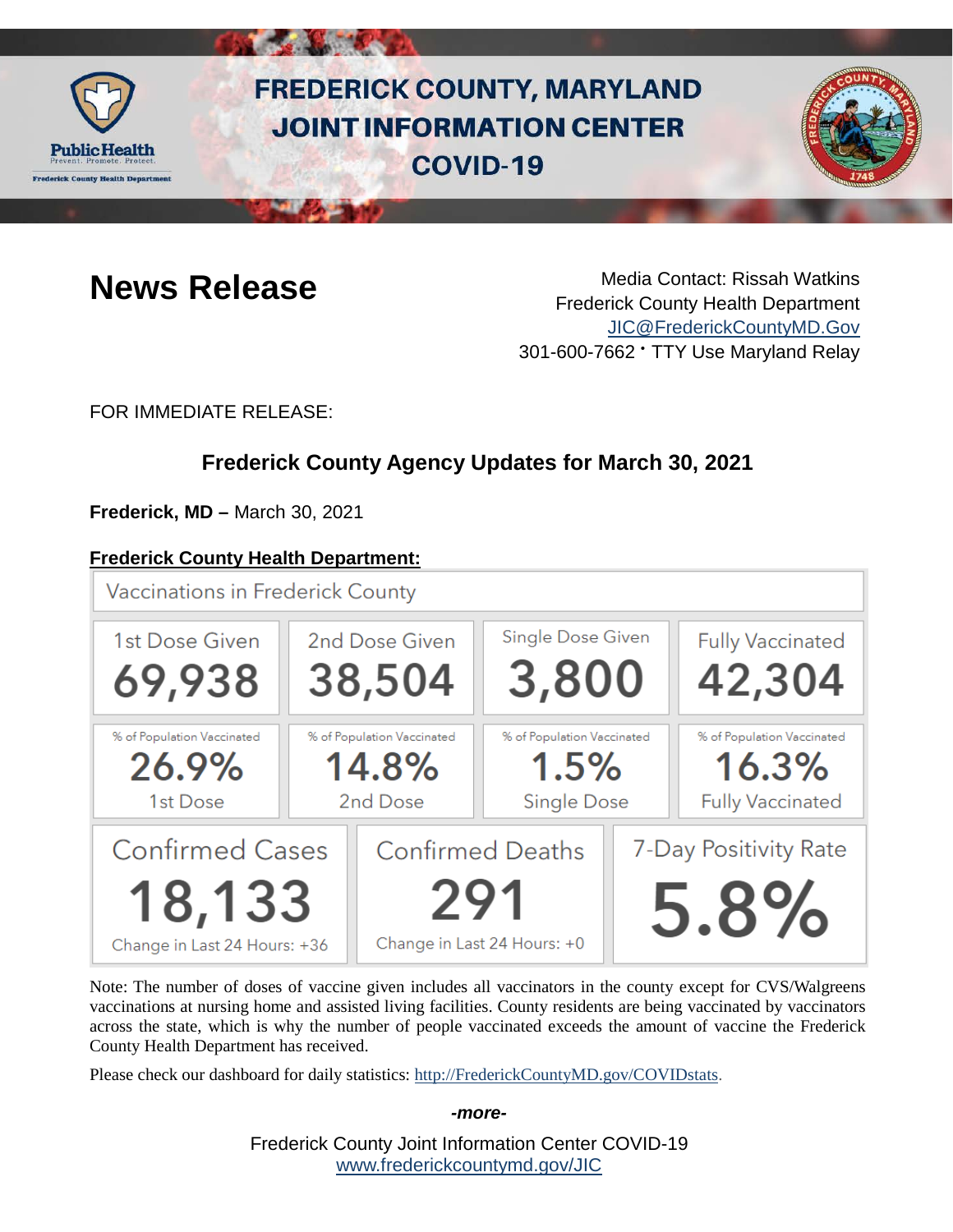

#### **Page 2/JIC**

### Update on COVID-19 Vaccine

**27,150** total 1st doses of COVID-19 vaccine received by Frederick County Health Department to date. **2,500** 1st doses of COVID-19 vaccine received by Frederick County Health Department this week.

#### Currently Eligible in Maryland and Frederick County

People in groups **1A, 1B, 1C, 2A and 2B** are currently eligible in Maryland and Frederick County. Once your group is eligible, it continues to stay eligible. There is not enough vaccine for everyone who is eligible.

| <b>Phase</b> | Who                                                                                                                                                                                                                     | <b>When</b> |
|--------------|-------------------------------------------------------------------------------------------------------------------------------------------------------------------------------------------------------------------------|-------------|
| 2A           | All Marylanders age 60 and older.                                                                                                                                                                                       | March 23    |
| 2B           | Marylanders age 16 and older with underlying medical conditions that increase                                                                                                                                           | March 30    |
|              | the risk for severe COVID-19 illness.                                                                                                                                                                                   |             |
| 2C           | All Marylanders age 55 and older, as well as essential workers in critical<br>industries, including construction workers, food services, utilities,<br>transportation, financial services, IT and other infrastructure. | April 13    |
|              | General population, including healthy adults age 16 and older.                                                                                                                                                          | April 27    |

#### Current Process for Frederick County Health Department

Anyone who lives or works in Frederick County who is interested in getting COVID-19 vaccine should complete the Vaccine Interest Form in the blue box on our [Vaccine webpage.](https://health.frederickcountymd.gov/629/COVID-19-Vaccine)

- o **It may be several days, weeks, or longer until you are contacted since it depends on vaccine availability. You only need to complete the form once.**
- $\circ$  If you have already scheduled or received your 1<sup>st</sup> dose of vaccine, please [click this link](https://ww3.frederickcountymd.gov/VaccineInterest/Forms/Withdraw) to unsubscribe from the list.
- o The Health Department is in communication with medical providers to refer homebound individuals.

### Process for Other Vaccination Clinics

For a complete list of vaccination clinics in Maryland, please check [covidvax.maryland.gov](https://covidvax.maryland.gov/) to find a location near you by zip code. Text 'MdReady' to 898-211 for updates on when appointments become available at state mass vaccination sites.

The COVID-19 Vaccination Support Center—available at **1-855-MDGOVAX** (1-855-634-6829)—is open seven days a week from 7 a.m. to 10 p.m.

*-more-*

Frederick County Joint Information Center COVID-19 [www.frederickcountymd.gov/JIC](https://frederickcountymd.gov/JIC)